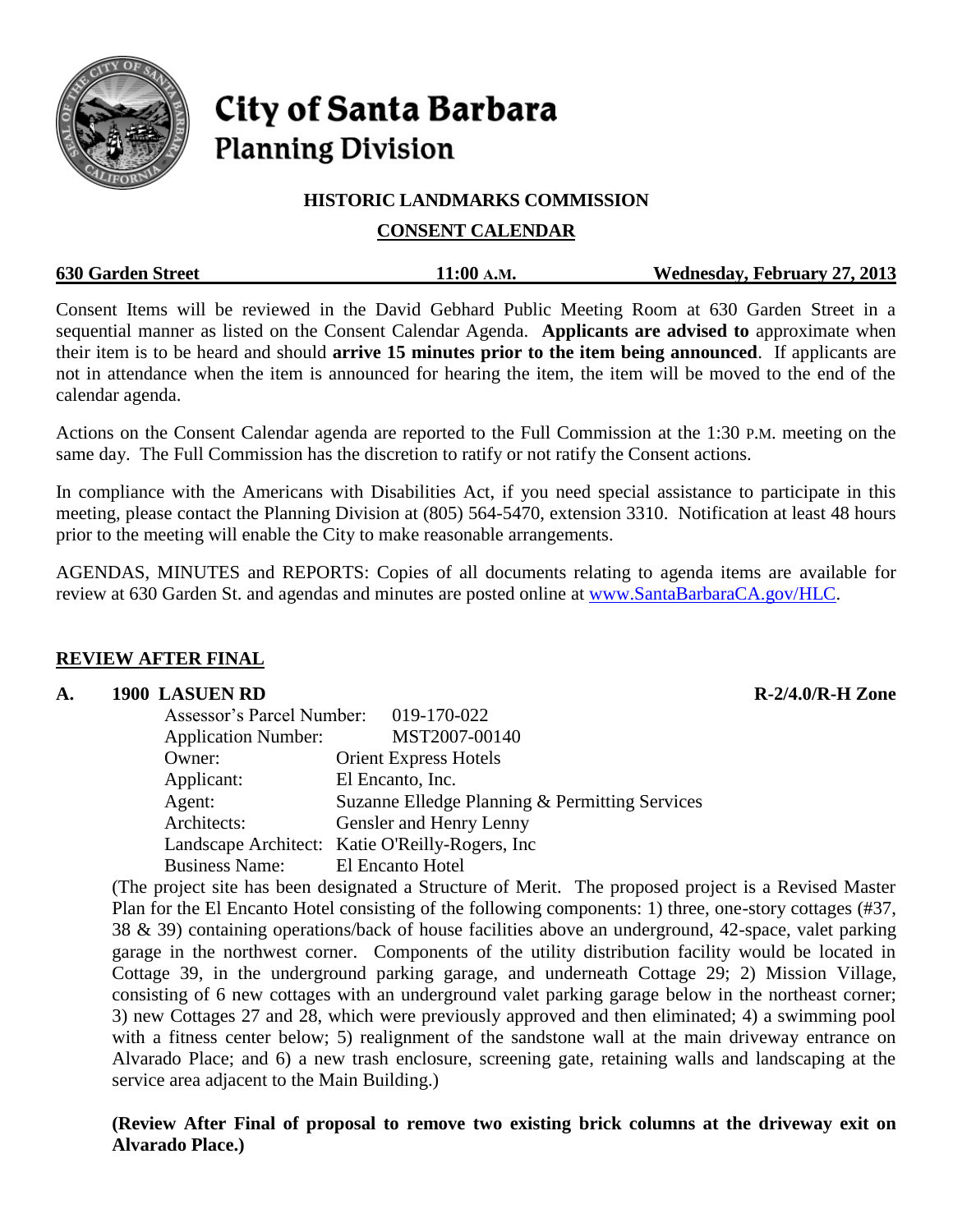# **REVIEW AFTER FINAL**

#### **B. 715 SANTA BARBARA ST C-2 Zone**

| Assessor's Parcel Number:  | 031-081-007                        |
|----------------------------|------------------------------------|
| <b>Application Number:</b> | MST2010-00150                      |
| Owner:                     | Santa Barbara Historical Society   |
| Applicant:                 | <b>Frank Schipper Construction</b> |

(These two buildings are City Landmarks: "Historic Adobe (1825) and Covarrubias Adobe (1830)." Proposal to remove the existing plaster finish and apply new lime plaster coat and whitewash. Also proposed is to remove the existing clay tile roofing, apply new underlayment, and reinstall the original clay tiles. Existing copper gutters and downspouts will be replaced in kind, like-for-like in material and configuration.)

#### **(Review After Final to change approved paint color.)**

## **CONTINUED ITEM**

## **C. 416 STATE ST C-M Zone**

| Assessor's Parcel Number:  | 037-212-023                                                                                                                                                                                                                        |
|----------------------------|------------------------------------------------------------------------------------------------------------------------------------------------------------------------------------------------------------------------------------|
| <b>Application Number:</b> | MST2013-00061                                                                                                                                                                                                                      |
| Owner:                     | Hughes Land Holding                                                                                                                                                                                                                |
| Agent:                     | Sherry & Associates                                                                                                                                                                                                                |
| <b>Business Name:</b>      | Killer Shrimp                                                                                                                                                                                                                      |
|                            | $\bullet$ . The contract of the contract of the contract of the contract of the contract of the contract of the contract of the contract of the contract of the contract of the contract of the contract of the contract of the co |

(Proposal for dining furniture to be placed in the existing front and rear patios, built-in booth seating in the rear patio, restriping the parking lot, and a new trash enclosure at the northeast corner of the parcel.)

## **FINAL REVIEW**

#### **D. 1117 STATE ST C-2 Zone**

Assessor's Parcel Number: 039-231-030 Application Number: MST2012-00256 Owner: 1129 State Street Applicant: Richard Six

(Proposal to demolish the existing façade and construction of a new façade on the State Street elevation including a 231 square foot addition and exterior alterations to include a new roof, window, wood corbels, plaster moldings and wrought iron work to an existing commercial building.)

## **(Final Approval of architectural details is requested.)**